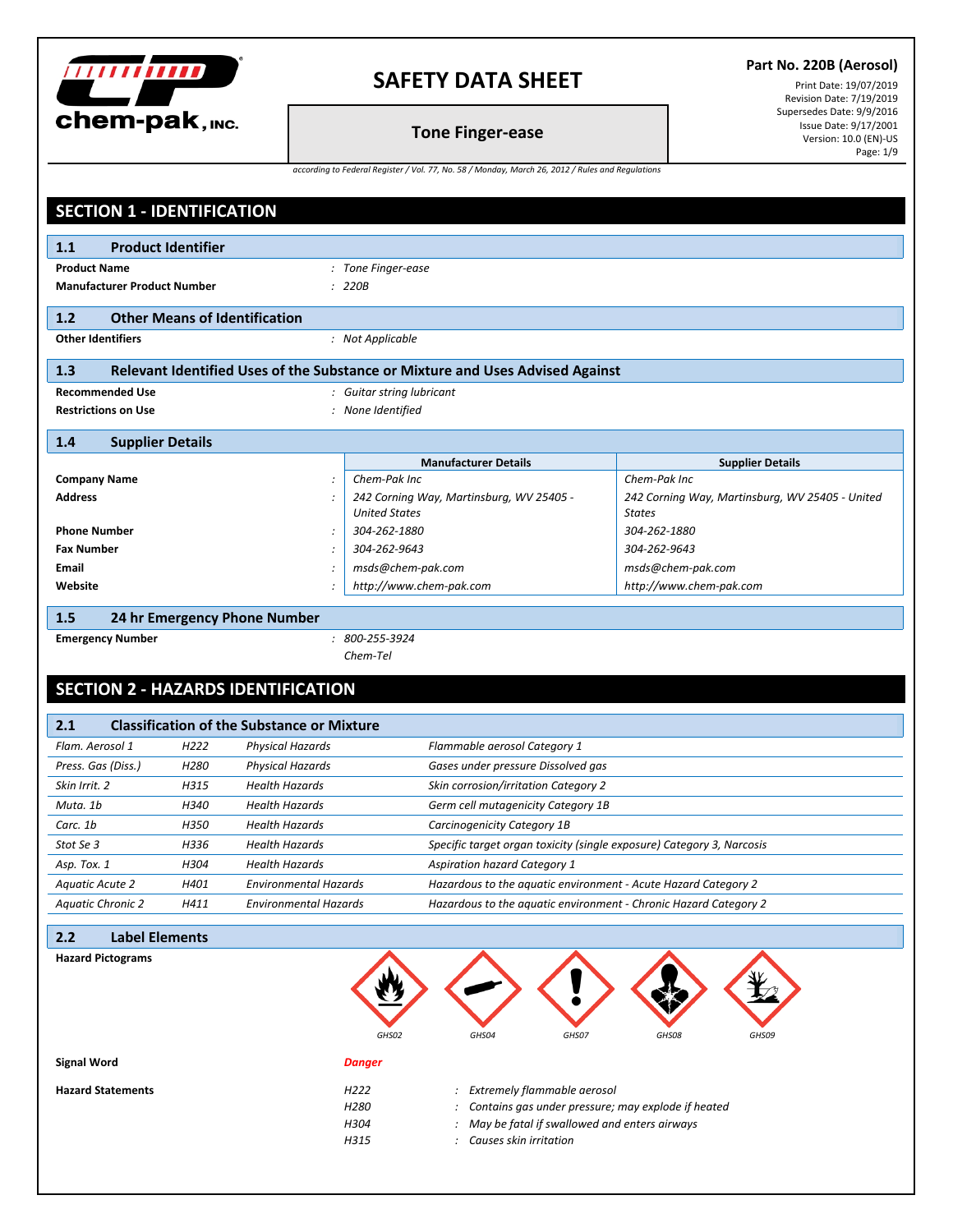

#### **Part No. 220B (Aerosol)**

**Tone Finger-ease**

Print Date: 19/07/2019 Revision Date: 7/19/2019 Supersedes Date: 9/9/2016 Issue Date: 9/17/2001 Version: 10.0 (EN)-US Page: 2/9

|                                 |                  | according to Federal Register / Vol. 77, No. 58 / Monday, March 26, 2012 / Rules and Regulations  |
|---------------------------------|------------------|---------------------------------------------------------------------------------------------------|
|                                 | H336             | May cause drowsiness or dizziness                                                                 |
|                                 | H340             | May cause genetic defects                                                                         |
|                                 | H350             | May cause cancer                                                                                  |
|                                 | H401             | Toxic to aquatic life                                                                             |
|                                 | H411             | Toxic to aquatic life with long lasting effects                                                   |
| <b>Precautionary Statements</b> | P <sub>202</sub> | Do not handle until all safety precautions have been read and understood.                         |
|                                 | P210             | Keep away from heat, hot surfaces, sparks, open flames and other ignition sources.<br>No smoking. |
|                                 | P211             | Do not spray on an open flame or other ignition source.                                           |
|                                 | P <sub>251</sub> | Pressurized container: Do not pierce or burn, even after use.                                     |
|                                 | P <sub>261</sub> | Avoid breathing spray.                                                                            |
|                                 | P <sub>264</sub> | Wash hands thoroughly after handling.                                                             |
|                                 | P271             | Use only outdoors or in a well-ventilated area.                                                   |
|                                 | P <sub>273</sub> | Avoid release to the environment.                                                                 |
|                                 | P <sub>280</sub> | Wear protective gloves and eye protection.                                                        |
|                                 | P301+P310        | If swallowed: Immediately call POISON CENTER                                                      |
|                                 | P302+P352        | If on skin: Wash with plenty of water                                                             |
|                                 | P304+P340        | If inhaled: Remove person to fresh air and keep comfortable for breathing                         |
|                                 | P308+P313        | If exposed or concerned: Get medical advice/attention.                                            |
|                                 | P312             | Call physician if you feel unwell                                                                 |
|                                 | P331             | Do NOT induce vomiting.                                                                           |
|                                 | P332+P313        | If skin irritation occurs: Get medical advice/attention.                                          |
|                                 | P362+P364        | Take off contaminated clothing and wash it before reuse.                                          |
|                                 | P391             | Collect spillage.                                                                                 |
|                                 | P403             | Store in a well-ventilated place.                                                                 |
|                                 | P410+P412        | Protect from sunlight. Do not expose to temperatures exceeding 50 °C/122 °F.                      |

*P501 : Dispose of contents/container to local regulations*

#### **2.3 Other Hazards Which Do Not Result In Classification**

**Hazards Not Otherwise Classified** *: None Identified.*

#### **2.4 Unknown acute toxicity**

*89.03% of the mixture consists of ingredient(s) of unknown acute toxicity (Oral) 89.03% of the mixture consists of ingredient(s) of unknown acute toxicity (Dermal) 43.03% of the mixture consists of ingredient(s) of unknown acute toxicity (Inhalation (Vapours))*

## **SECTION 3 - COMPOSITION / INFORMATION ON INGREDIENTS**

#### **3.1 Substance / Mixture**

**Substance / Mixture** *: Mixture*

| 3.2<br><b>Composition</b>         |                   |            |                                                                                                 |  |  |  |
|-----------------------------------|-------------------|------------|-------------------------------------------------------------------------------------------------|--|--|--|
| Substance name                    | <b>CAS Number</b> | $%$ wt $*$ | <b>Classification</b>                                                                           |  |  |  |
| Light Alkylate Naphtha Distillate | 64741-66-8        | 30 - 60    | Skin Irrit. 2, H315<br>Muta. 1B, H340<br>Carc. 1B, H350<br>STOT SE 3, H336<br>Asp. Tox. 1, H304 |  |  |  |
| N-Butane                          | 106-97-8          | 10 - 30    | Flam. Gas 1, H220<br>Press. Gas (Diss.), H280                                                   |  |  |  |
| <b>Isobutane</b>                  | $75 - 28 - 5$     | 10 - 30    | Flam. Gas 1, H220<br>Press. Gas (Diss.), H280                                                   |  |  |  |
| Propane                           | 74-98-6           | 10 - 30    | Flam. Gas 1, H220<br>Press. Gas (Diss.), H280                                                   |  |  |  |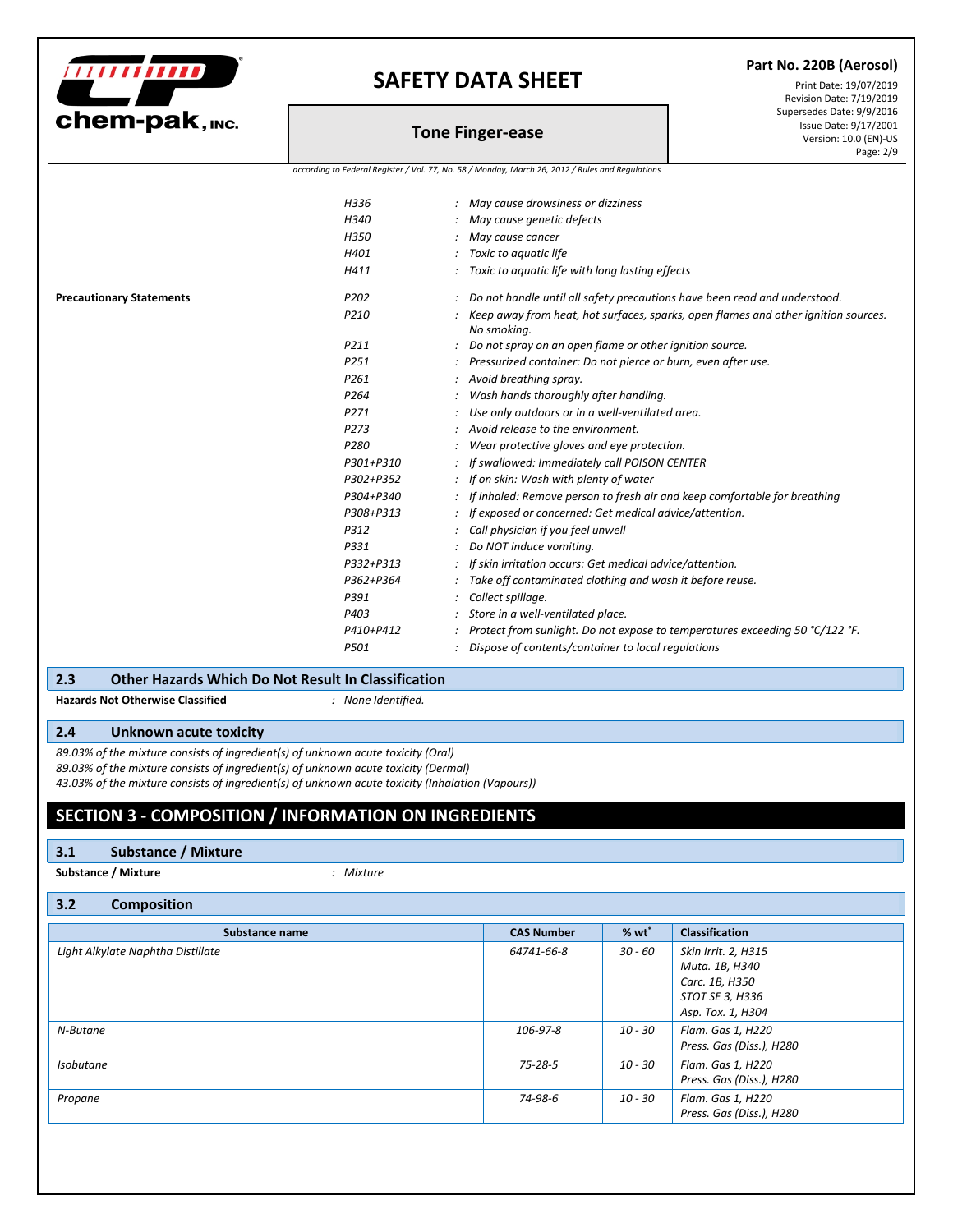

#### **Part No. 220B (Aerosol)**

**Tone Finger-ease**

Print Date: 19/07/2019 Revision Date: 7/19/2019 Supersedes Date: 9/9/2016 Issue Date: 9/17/2001 Version: 10.0 (EN)-US Page: 3/9

*according to Federal Register / Vol. 77, No. 58 / Monday, March 26, 2012 / Rules and Regulations*

| Substance name                                                | <b>CAS Number</b> | $%$ wt $*$ | <b>Classification</b>                                                                      |
|---------------------------------------------------------------|-------------------|------------|--------------------------------------------------------------------------------------------|
| 2,2,4-Trimethlpentane                                         | 540-84-1          | $5 - 10$   | Flam. Lig. 2, H225                                                                         |
|                                                               |                   |            | Skin Irrit. 2, H315                                                                        |
|                                                               |                   |            | STOT SE 3, H336                                                                            |
|                                                               |                   |            | Asp. Tox. 1, H304                                                                          |
|                                                               |                   |            | Aquatic Acute 1, H400                                                                      |
|                                                               |                   |            | Aquatic Chronic 1, H410                                                                    |
| Full text of hazard classes and H-statements : see section 16 |                   |            | *Chemical name, CAS number and/or exact concentration have been withheld as a trade secret |

## **SECTION 4 - FIRST-AID MEASURES**

| 4.1<br><b>Description of First-Aid Measures</b>                               |                                                                                                                                                                                                                                                   |  |  |  |
|-------------------------------------------------------------------------------|---------------------------------------------------------------------------------------------------------------------------------------------------------------------------------------------------------------------------------------------------|--|--|--|
| <b>General Measures</b>                                                       | : Call a physician immediately.                                                                                                                                                                                                                   |  |  |  |
| <b>Inhalation</b>                                                             | : Remove person to fresh air and keep comfortable for breathing.                                                                                                                                                                                  |  |  |  |
| <b>Skin Contact</b>                                                           | : Wash skin with plenty of water. Take off contaminated clothing. If skin irritation occurs: Get medical<br>advice/attention.                                                                                                                     |  |  |  |
| <b>Eye Contact</b>                                                            | : Rinse eyes with water as a precaution.                                                                                                                                                                                                          |  |  |  |
| Ingestion                                                                     | : Do NOT induce vomiting. Call a physician immediately.                                                                                                                                                                                           |  |  |  |
| <b>First-Aid Responder Protection</b>                                         | : Wear adequate personal protective equipment based on the nature and severity of the emergency.                                                                                                                                                  |  |  |  |
| 4.2<br>Most Important Symptoms and Effects, Both Acute and Delayed            |                                                                                                                                                                                                                                                   |  |  |  |
| <b>Symptoms of Exposure</b>                                                   | : Confusion, Dizziness, Narcosis, Drowsiness.                                                                                                                                                                                                     |  |  |  |
| <b>Delayed Effects</b>                                                        | : No known delayed effects.                                                                                                                                                                                                                       |  |  |  |
| <b>Immediate Effects</b>                                                      | : No known immediate effects.                                                                                                                                                                                                                     |  |  |  |
| <b>Chronic Effects</b>                                                        | : No known chronic effects.                                                                                                                                                                                                                       |  |  |  |
| <b>Target Organs</b>                                                          | : Central Nervous System.                                                                                                                                                                                                                         |  |  |  |
| <b>Indication of Immediate Medical Attention and Special Treatment</b><br>4.3 |                                                                                                                                                                                                                                                   |  |  |  |
| <b>Notes to Physician</b>                                                     | : Treat symptomatically.                                                                                                                                                                                                                          |  |  |  |
| <b>Specific Treatments/Antidotes</b>                                          | : No Information Available.                                                                                                                                                                                                                       |  |  |  |
| <b>Medical Conditions Aggravated</b>                                          | : May aggravate personnel with pre-existing disorders associated with any of the Target Organs.                                                                                                                                                   |  |  |  |
| <b>SECTION 5 - FIRE-FIGHTING MEASURES</b>                                     |                                                                                                                                                                                                                                                   |  |  |  |
|                                                                               |                                                                                                                                                                                                                                                   |  |  |  |
| 5.1<br><b>Suitable Extinguishing Media</b>                                    |                                                                                                                                                                                                                                                   |  |  |  |
| <b>Extinguishing Media</b>                                                    | : Water, carbon dioxide, dry chemical, universal aqueous film forming foam.                                                                                                                                                                       |  |  |  |
| <b>Unsuitable Media</b>                                                       | : Water jet.                                                                                                                                                                                                                                      |  |  |  |
| 5.2<br>Specific Hazards Arising from the Chemical or Mixture                  |                                                                                                                                                                                                                                                   |  |  |  |
| <b>Hazardous Combustion Products</b>                                          | : Decomposition products may include: smoke, oxides of carbon, vapors. See also Section 10.6.                                                                                                                                                     |  |  |  |
| <b>Specific Hazards During Firefighting</b>                                   | : Extremely flammable. Contents under pressure. In a fire or if heated, a pressure increase will occur which<br>may result in container bursting. Vapors heavier than air may spread along the ground and travel to an<br><i>ignition source.</i> |  |  |  |
| 5.3<br><b>Special Protective Actions for Fire-Fighters</b>                    |                                                                                                                                                                                                                                                   |  |  |  |
| <b>Firefighting Instructions</b>                                              | : Use water spray to cool fire exposed aerosol containers, as contents can rupture violently from heat<br>developed pressure.                                                                                                                     |  |  |  |
| <b>Protection during Firefighting</b>                                         | : Firemen should wear self-contained breathing apparatus with full face-piece operated in positive pressure<br>mode.                                                                                                                              |  |  |  |
| <b>SECTION 6 - ACCIDENTAL RELEASE MEASURES</b>                                |                                                                                                                                                                                                                                                   |  |  |  |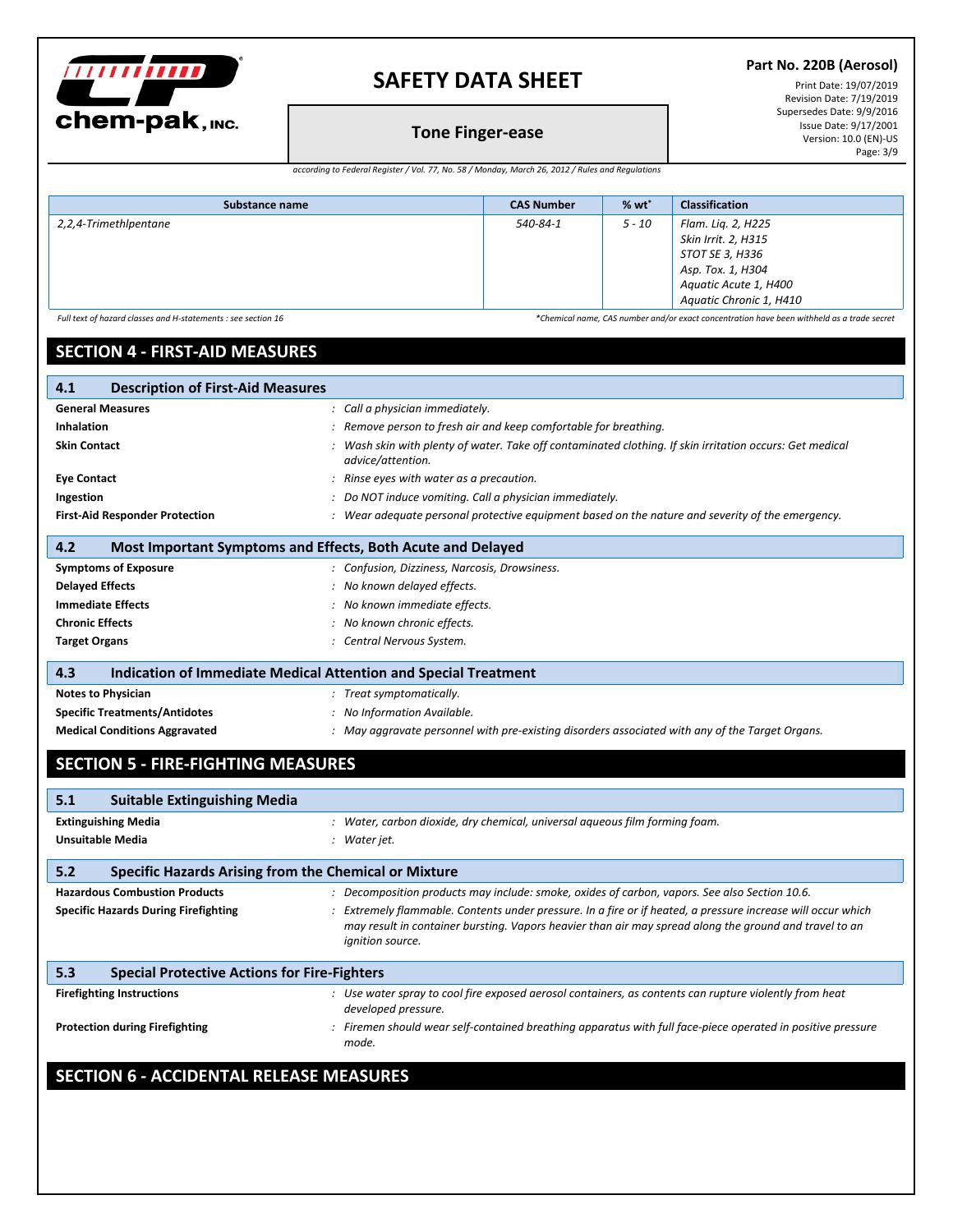

**Part No. 220B (Aerosol)**

## **Tone Finger-ease**

Print Date: 19/07/2019 Revision Date: 7/19/2019 Supersedes Date: 9/9/2016 Issue Date: 9/17/2001 Version: 10.0 (EN)-US

|                                                               | Page: 4/9                                                                                                                                                                                                                                                                                                                                                                                                                   |
|---------------------------------------------------------------|-----------------------------------------------------------------------------------------------------------------------------------------------------------------------------------------------------------------------------------------------------------------------------------------------------------------------------------------------------------------------------------------------------------------------------|
|                                                               | according to Federal Register / Vol. 77, No. 58 / Monday, March 26, 2012 / Rules and Regulations                                                                                                                                                                                                                                                                                                                            |
|                                                               |                                                                                                                                                                                                                                                                                                                                                                                                                             |
| 6.1                                                           | Personal Precautions, Protective Equipment and Emergency Procedures                                                                                                                                                                                                                                                                                                                                                         |
| For Non-Emergency Personnel<br><b>For Emergency Personnel</b> | : No action should be taken involving any personnel without suitable training. Evacuate surrounding areas.<br>Keep unnecessary and unprotected personnel from entering. Do not touch or walk through spill. Remove<br>ignition sources and provide adequate ventilation only if it is safe to do so.<br>: Use personal protection as recommended in Section 8. Observe precautions provided for non-emergency               |
|                                                               | personnel above.                                                                                                                                                                                                                                                                                                                                                                                                            |
| <b>Environmental Precautions</b><br>6.2                       |                                                                                                                                                                                                                                                                                                                                                                                                                             |
| <b>Environmental Precautions</b>                              | : Keep out of drains, sewers, ditches, and waterways. Minimize use of water to prevent environmental<br>contamination.                                                                                                                                                                                                                                                                                                      |
| 6.3                                                           | Methods and Materials for Containment and Cleaning up                                                                                                                                                                                                                                                                                                                                                                       |
| <b>Containment Procedures</b>                                 | : Product is an aerosol, therefore spills and leaks are unlikely. In case of rupture, released content may be<br>contained with oil/solvent absorbent pads, socks, and/or absorbents.                                                                                                                                                                                                                                       |
| <b>Cleanup Procedures</b>                                     | : Spills from aerosol cans are unlikely and are generally of small volume. Large spills are therefore not<br>normally considered a problem. In case of actual rupture, avoid breathing vapors and ventilate area well.<br>Remove sources of ignition and use non-sparking equipment. Soak up material with inert absorbent and<br>place in safety containers for proper disposal.                                           |
| <b>Other Information</b>                                      | : Aerosol products represent a limited hazard and will not spill or leak unless ruptured. In case of rupture<br>contents are generally evacuated from the can rapidly. Area should be ventilated immediately and<br>continuous ventilation provided until all fumes and vapors have been removed. Aerosol cans should never be<br>incinerated or burned.                                                                    |
| <b>Prohibited Materials</b>                                   | : Combustible absorbent material such as sawdust. Use of equipment that may cause sparking.                                                                                                                                                                                                                                                                                                                                 |
| <b>SECTION 7 - HANDLING AND STORAGE</b>                       |                                                                                                                                                                                                                                                                                                                                                                                                                             |
| <b>Precautions for Safe Handling</b><br>7.1                   |                                                                                                                                                                                                                                                                                                                                                                                                                             |
| <b>General Handling Precautions</b>                           | : KEEP OUT OF THE REACH OF CHILDREN. Avoid prolonged or repeated skin contact. Avoid breathing of vapors.<br>Do not incinerate (burn) containers. Always replace overcap when not in use. Avoid use around open flames<br>or other sources of ignition. Exposure to heat or prolonged exposure to sun may cause can to burst. Use only<br>with adequate ventilation, opening doors or windows to achieve cross-ventilation. |
| <b>Hygiene Recommendations</b>                                | : Do not eat, drink or smoke when using this product. Wash hands thoroughly after use. Remove contaminated<br>clothing and protective equipment before entering eating or smoking areas.                                                                                                                                                                                                                                    |
| 7.2                                                           | <b>Conditions for Safe Storage Including Any Incompatibilities</b>                                                                                                                                                                                                                                                                                                                                                          |
| <b>Storage Requirements</b>                                   | : Storage of individual cans should be done in an area below $55^{\circ}$ C (120 $^{\circ}$ F), and away from heat sources. For<br>storage of pallet quantities, compliance with NFPA 30B (Manufacture and Storage of Aerosol Products) is<br>recommended.                                                                                                                                                                  |
| <b>Incompatibilities</b>                                      | : Segregate storage away from materials indicated in Section 10.                                                                                                                                                                                                                                                                                                                                                            |

**NFPA 30B Classification** *: This product is classified as a Level 3 Aerosol per NFPA 30B*

# **SECTION 8 - EXPOSURE CONTROLS / PERSONAL PROTECTION**

## **8.1 Control Parameters**

| ACGIH TWA ( $mq/m^3$ )               | 1000 ррт                 |  |  |  |  |
|--------------------------------------|--------------------------|--|--|--|--|
| OSHA PEL (TWA) (ppm)                 | 800 ppm                  |  |  |  |  |
| NIOSH REL (TWA) (mg/m <sup>3</sup> ) | 1900                     |  |  |  |  |
| NIOSH REL (TWA) (ppm)                | 800 ppm                  |  |  |  |  |
| California PEL (TWA) (mg/m3)         | 1900 mg/m <sup>3</sup>   |  |  |  |  |
| California PEL (TWA) (ppm)           | 800 ppm                  |  |  |  |  |
| Propane (74-98-6)                    |                          |  |  |  |  |
| OSHA PEL (TWA) (mg/m <sup>3</sup> )  | $1800 \,\mathrm{mg/m^3}$ |  |  |  |  |
| OSHA PEL (TWA) (ppm)                 | 1000 ppm                 |  |  |  |  |
| US IDLH (ppm)                        | 2100 ppm                 |  |  |  |  |
| NIOSH REL (TWA) ( $mq/m3$ )          | $1800 \,\mathrm{mg/m^3}$ |  |  |  |  |
|                                      |                          |  |  |  |  |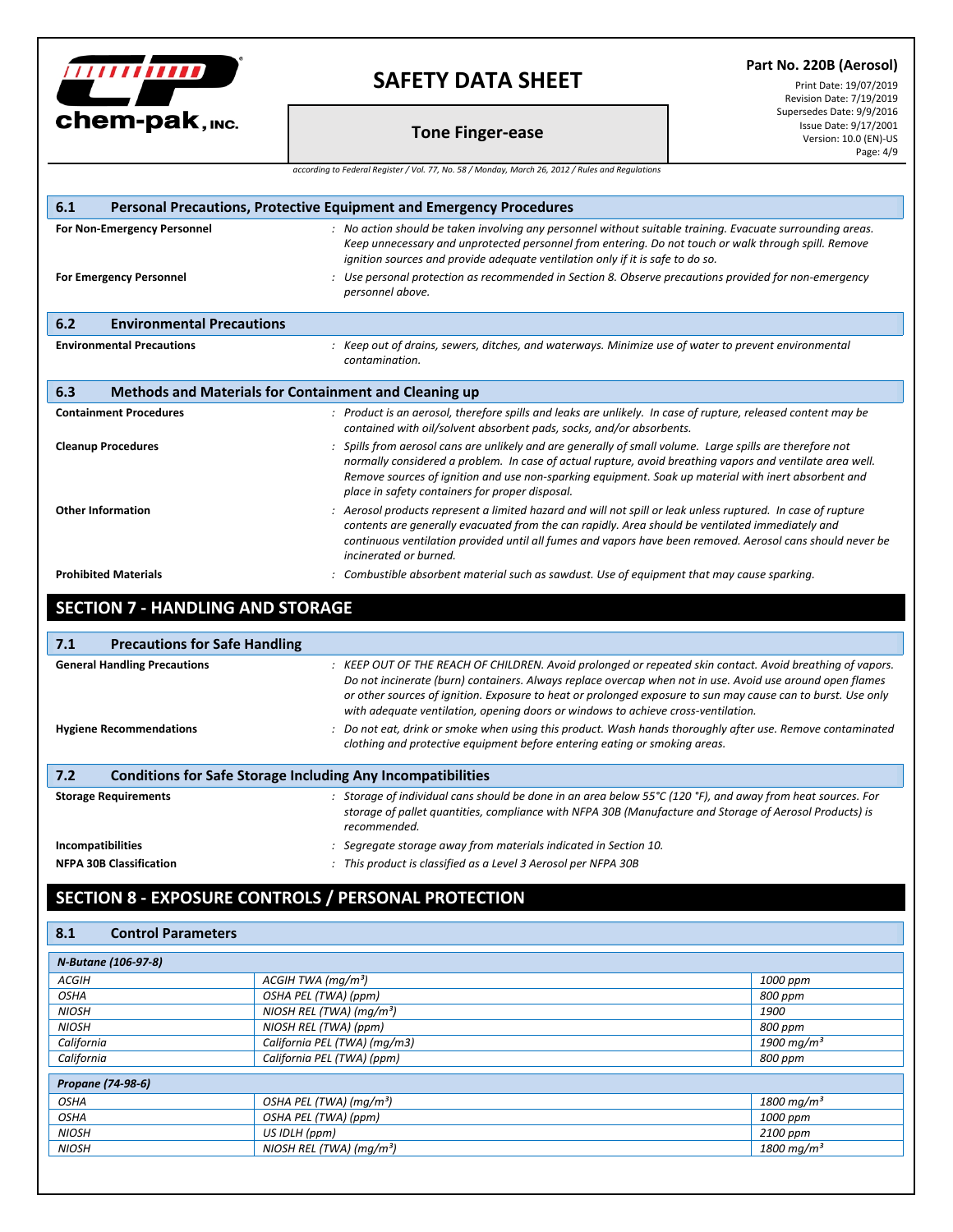

## **Part No. 220B (Aerosol)**

Print Date: 19/07/2019 Revision Date: 7/19/2019 Supersedes Date: 9/9/2016 Issue Date: 9/17/2001 Version: 10.0 (EN)-US Page: 5/9

## **Tone Finger-ease**

| according to Federal Register / Vol. 77, No. 58 / Monday, March 26, 2012 / Rules and Regulations |  |  |
|--------------------------------------------------------------------------------------------------|--|--|
|--------------------------------------------------------------------------------------------------|--|--|

| Propane (74-98-6)                                                                                                                                                                                                                                              |                                                                                                                                                                                               |                                     |  |  |
|----------------------------------------------------------------------------------------------------------------------------------------------------------------------------------------------------------------------------------------------------------------|-----------------------------------------------------------------------------------------------------------------------------------------------------------------------------------------------|-------------------------------------|--|--|
| <b>NIOSH</b>                                                                                                                                                                                                                                                   | NIOSH REL (TWA) (ppm)                                                                                                                                                                         | 1000 ppm                            |  |  |
| California                                                                                                                                                                                                                                                     | California PEL (TWA) (mg/m3)                                                                                                                                                                  | 1800 mg/m <sup>3</sup>              |  |  |
| California                                                                                                                                                                                                                                                     | California PEL (TWA) (ppm)                                                                                                                                                                    | 1000 ppm                            |  |  |
| <b>Isobutane (75-28-5)</b>                                                                                                                                                                                                                                     |                                                                                                                                                                                               |                                     |  |  |
| <b>ACGIH</b>                                                                                                                                                                                                                                                   | ACGIH TWA ( $mq/m^3$ )                                                                                                                                                                        | 1000 ppm                            |  |  |
| <b>NIOSH</b>                                                                                                                                                                                                                                                   | NIOSH REL (TWA) ( $mq/m3$ )                                                                                                                                                                   | 1900 mg/m <sup>3</sup>              |  |  |
| <b>NIOSH</b>                                                                                                                                                                                                                                                   | NIOSH REL (TWA) (ppm)                                                                                                                                                                         | 800 ppm                             |  |  |
| Light Alkylate Naphtha Distillate (64741-66-8)                                                                                                                                                                                                                 |                                                                                                                                                                                               |                                     |  |  |
| <b>ACGIH</b>                                                                                                                                                                                                                                                   | ACGIH TWA ( $mq/m^3$ )                                                                                                                                                                        | 300 ppm                             |  |  |
| <b>OSHA</b>                                                                                                                                                                                                                                                    | OSHA PEL (TWA) (mg/m <sup>3</sup> )                                                                                                                                                           | 2350 mg/m <sup>3</sup>              |  |  |
| <b>OSHA</b>                                                                                                                                                                                                                                                    | OSHA PEL (TWA) (ppm)                                                                                                                                                                          | 500 ppm                             |  |  |
| Manufacturer Recommended                                                                                                                                                                                                                                       | Recommended PEL (TWA) (mg/m3)                                                                                                                                                                 | 1400 mg/m <sup>3</sup> (ExxonMobil) |  |  |
| Manufacturer Recommended                                                                                                                                                                                                                                       | Recommended PEL (TWA) (ppm)                                                                                                                                                                   | 300 ppm (ExxonMobil)                |  |  |
| 2,2,4-Trimethlpentane (540-84-1)                                                                                                                                                                                                                               |                                                                                                                                                                                               |                                     |  |  |
| <b>ACGIH</b>                                                                                                                                                                                                                                                   | ACGIH TWA ( $mq/m^3$ )                                                                                                                                                                        | 300 ppm                             |  |  |
|                                                                                                                                                                                                                                                                |                                                                                                                                                                                               |                                     |  |  |
| 8.2<br><b>Exposure Controls</b>                                                                                                                                                                                                                                |                                                                                                                                                                                               |                                     |  |  |
| <b>Engineering Measures</b>                                                                                                                                                                                                                                    | : Use only with adequate ventilation. General ventilation (typically 10 air changes per hour) should be used.                                                                                 |                                     |  |  |
|                                                                                                                                                                                                                                                                | Ventilation rates should be matched to conditions. Local exhaust ventilation or an enclosed handling system                                                                                   |                                     |  |  |
|                                                                                                                                                                                                                                                                | may be necessary to control air contamination below that of the lowest OEL from the table above.                                                                                              |                                     |  |  |
| <b>Personal Protective Equipment</b>                                                                                                                                                                                                                           |                                                                                                                                                                                               |                                     |  |  |
| Eye / Face Protection                                                                                                                                                                                                                                          | : Safety glasses with side shields are recommended as a minimum for any type of industrial chemical handling.                                                                                 |                                     |  |  |
|                                                                                                                                                                                                                                                                | Where eye contact with this material could occur, chemical splash proof goggles are recommended.                                                                                              |                                     |  |  |
| <b>Hand Protection</b>                                                                                                                                                                                                                                         | : Chemical-resistant gloves, tested according to ASTMF903-17.                                                                                                                                 |                                     |  |  |
| : Choose gloves to protect hands against chemicals depending on the concentration and quantity of the<br><b>Remarks</b><br>hazardous substance and specific to the place of work.                                                                              |                                                                                                                                                                                               |                                     |  |  |
| : For brief contact, no precautions other than clean body-covering clothing should be needed. When prolonged<br><b>Skin and Body Protection</b><br>or repeated contact could occur, use protective clothing impervious to the ingredients listed in Section 2. |                                                                                                                                                                                               |                                     |  |  |
| <b>Respiratory Protection</b>                                                                                                                                                                                                                                  | : An approved respirator with an organic vapor cartridge may be permissible under certain circumstances<br>where airborne concentrations are expected to exceed occupational exposure limits. |                                     |  |  |
| Compliance                                                                                                                                                                                                                                                     | : If needed, compliance with OSHA standard 29 CFR 1910.134 is necessary.                                                                                                                      |                                     |  |  |
| Safety showers and eye-wash stations should be available in the workplace near where the material will be<br><b>Other Protective Equipment</b>                                                                                                                 |                                                                                                                                                                                               |                                     |  |  |
| used.                                                                                                                                                                                                                                                          |                                                                                                                                                                                               |                                     |  |  |
| <b>Environmental Exposure Controls</b>                                                                                                                                                                                                                         | : Avoid release to the environment.                                                                                                                                                           |                                     |  |  |

# **SECTION 9 - PHYSICAL AND CHEMICAL PROPERTIES**

| <b>Physical Properties</b><br>9.1 |                                    |                                  |                  |
|-----------------------------------|------------------------------------|----------------------------------|------------------|
| <b>Boiling Point</b>              | > 77.00 °C                         | Melting / Freezing Point         | $> -60.00 °C$    |
| Flash Point, Liquid               | $> -7.80 °C$                       | Flash Point, Propellant          | 104.40 °C        |
| <b>Explosive Limits</b>           | LEL: 1.10 UEL: 6.00 vol %          | Autoignition Temperature, Liquid | >417.78 °C       |
| Flammability                      | <b>Extremely Flammable Aerosol</b> | Density                          | 0.624 $q/cm^{3}$ |
| Molecular Weight                  | Not Available                      | Weight                           | 5.207 lbs/gal    |
| Vapor Pressure                    | Not Available                      | рH                               | Not Available    |
| Vapor Density                     | Not Available                      | Evaporation Rate (nBAc=1)        | Not Available    |
| Viscosity                         | Not Available                      | Partition Coefficient (Log Pow)  | Not Available    |
| Odor Threshold                    | Not Available                      | Refractive Index                 | Not Available    |
| <b>Physical State</b>             | <b>Pressurized Product</b>         | <b>Heat Of Combustion</b>        | 16240.02 BTU/lb  |
| Appearance / Color                | Colorless                          | <b>Water Solubility</b>          | Not Available    |
| Odor                              | Mild.                              | <b>Decomposition Temperature</b> | Not Available    |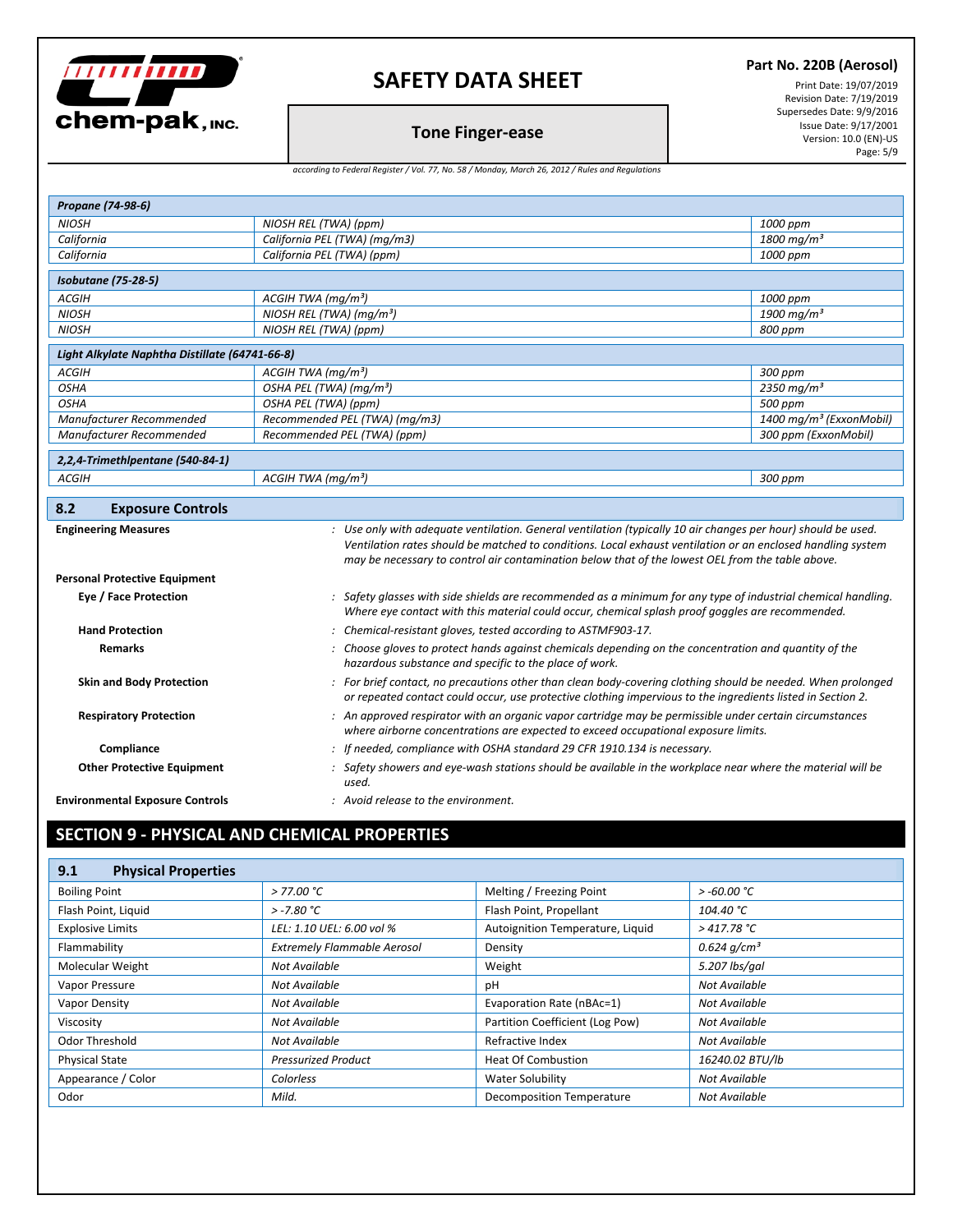

#### **Part No. 220B (Aerosol)**

Print Date: 19/07/2019 Revision Date: 7/19/2019 Supersedes Date: 9/9/2016 Issue Date: 9/17/2001 Version: 10.0 (EN)-US Page: 6/9

**Tone Finger-ease**

| according to Federal Register / Vol. 77, No. 58 / Monday, March 26, 2012 / Rules and Regulations |  |  |  |  |  |  |  |
|--------------------------------------------------------------------------------------------------|--|--|--|--|--|--|--|
|--------------------------------------------------------------------------------------------------|--|--|--|--|--|--|--|

| 9.2<br><b>Environmental Properties</b> |            |                                |                           |  |
|----------------------------------------|------------|--------------------------------|---------------------------|--|
| Percent Volatile                       | 95.97 % wt | <b>VOC Regulatory</b>          | 598.84 g/L (5.00 lbs/gal) |  |
| Percent VOC                            | 95.97 % wt | VOC Actual                     | 598.85 g/L (5.00 lbs/gal) |  |
| Percent HAP                            | 6.94 % wt  | <b>HAP Content</b>             | 43.31 g/L (0.36 lbs/gal)  |  |
| <b>Global Warming Potential</b>        | 1.53 GWP   | Maximum Incremental Reactivity | 1.1280 a O3/a             |  |
| Ozone Depletion Potential              | 0.00 ODP   |                                |                           |  |
|                                        |            |                                |                           |  |

# **SECTION 10 - STABILITY AND REACTIVITY**

## **10.1 Reactivity**

Reactivity **State of the State of Conventional Convention** Changer Changer Changer Changer Changer Changer Changer Changer Changer Changer Changer Changer Changer Changer Changer Changer Changer Changer Changer Changer Cha

| 10.2                      | <b>Chemical Stability</b> |  |
|---------------------------|---------------------------|--|
| <b>Chemical Stability</b> |                           |  |

| : This product is stable. |  |  |
|---------------------------|--|--|

| 10.3 | <b>Possibility of Hazardous Reactions</b> |                                                                                            |
|------|-------------------------------------------|--------------------------------------------------------------------------------------------|
|      | <b>Hazardous Reactions</b>                | Under normal conditions of storage and use, hazardous reactions are not expected to occur. |
| 10.4 | <b>Conditions to Avoid</b>                |                                                                                            |
|      | <b>Conditions to Avoid</b>                | : Electrostatic Discharge, Other Ignition Sources, Heat, Flames, Sparks.                   |
| 10.5 | <b>Incompatible Materials</b>             |                                                                                            |

**Materials to Avoid** *: Strong Oxidizing Agents, Strong Acids, Halogen Compounds, Strong Bases.*

#### **10.6 Hazardous Decomposition Products**

Thermal Decomposition **Example 2018** Moder normal conditions of storage and use, hazardous decomposition products should not be produced.

## **SECTION 11 - TOXICOLOGICAL INFORMATION**

## **11.1 Information on Toxicological Effects**

| N-Butane (CAS: 106-97-8 / EC: 203-448-7)                                                           |                                                                                                                  |  |  |  |  |
|----------------------------------------------------------------------------------------------------|------------------------------------------------------------------------------------------------------------------|--|--|--|--|
| <b>LC50 Inhalation (Rat)</b>                                                                       | 658 mg/l/4h (ChemInfo)                                                                                           |  |  |  |  |
| <b>LC50 Inhalation (Rat)</b>                                                                       | 276000 ppm/4h (ChemInfo)                                                                                         |  |  |  |  |
| Propane (CAS: 74-98-6 / EC: 200-827-9)                                                             |                                                                                                                  |  |  |  |  |
| <b>LC50 Inhalation (Rat)</b>                                                                       | 658 mg/l/4h (Lit.)                                                                                               |  |  |  |  |
| Isobutane (CAS: 75-28-5 / EC: 200-857-2)                                                           |                                                                                                                  |  |  |  |  |
| <b>LC50 Inhalation (Rat)</b>                                                                       | 368000 ppm/4h (ChemInfo)                                                                                         |  |  |  |  |
| 2,2,4-Trimethlpentane (CAS: 540-84-1 / EC: 208-759-1)                                              |                                                                                                                  |  |  |  |  |
| LD50 Oral (Rat)                                                                                    | > 5000 mg/kg body weight (OECD 401: Acute Oral Toxicity, Rat, Male / female, Experimental value, Oral)           |  |  |  |  |
| LD50 Dermal (Rabbit)                                                                               | > 2000 mg/kg body weight (OECD 402: Acute Dermal Toxicity, Rabbit, Male / female, Experimental value,<br>Dermal) |  |  |  |  |
| LC50 Inhalation (Rat)                                                                              | > 33.52 mg/l (OECD 403: Acute Inhalation Toxicity, 4 h, Rat, Male / female, Experimental value, Inhalation)      |  |  |  |  |
| <b>Routes Of Exposure</b>                                                                          | : Eye Contact, Skin Contact, Inhalation.                                                                         |  |  |  |  |
| Delayed and Immediate Effects and Also Chronic<br><b>Effects from Short and Long Term Exposure</b> | $\therefore$ See Section 4.2                                                                                     |  |  |  |  |
| <b>Skin Corrosion/Irritation</b>                                                                   | : Causes skin irritation.                                                                                        |  |  |  |  |
| <b>Eye Damage/Irritation</b>                                                                       | : Not classified                                                                                                 |  |  |  |  |
| <b>Respiratory or Skin Sensitization</b>                                                           | : Not classified                                                                                                 |  |  |  |  |
| <b>Germ Cell Mutagenicity</b>                                                                      | : May cause genetic defects.                                                                                     |  |  |  |  |
| <b>Reproductive Toxicity</b>                                                                       | : Not classified                                                                                                 |  |  |  |  |
| <b>STOT-Single Exposure</b>                                                                        | May cause drowsiness or dizziness.                                                                               |  |  |  |  |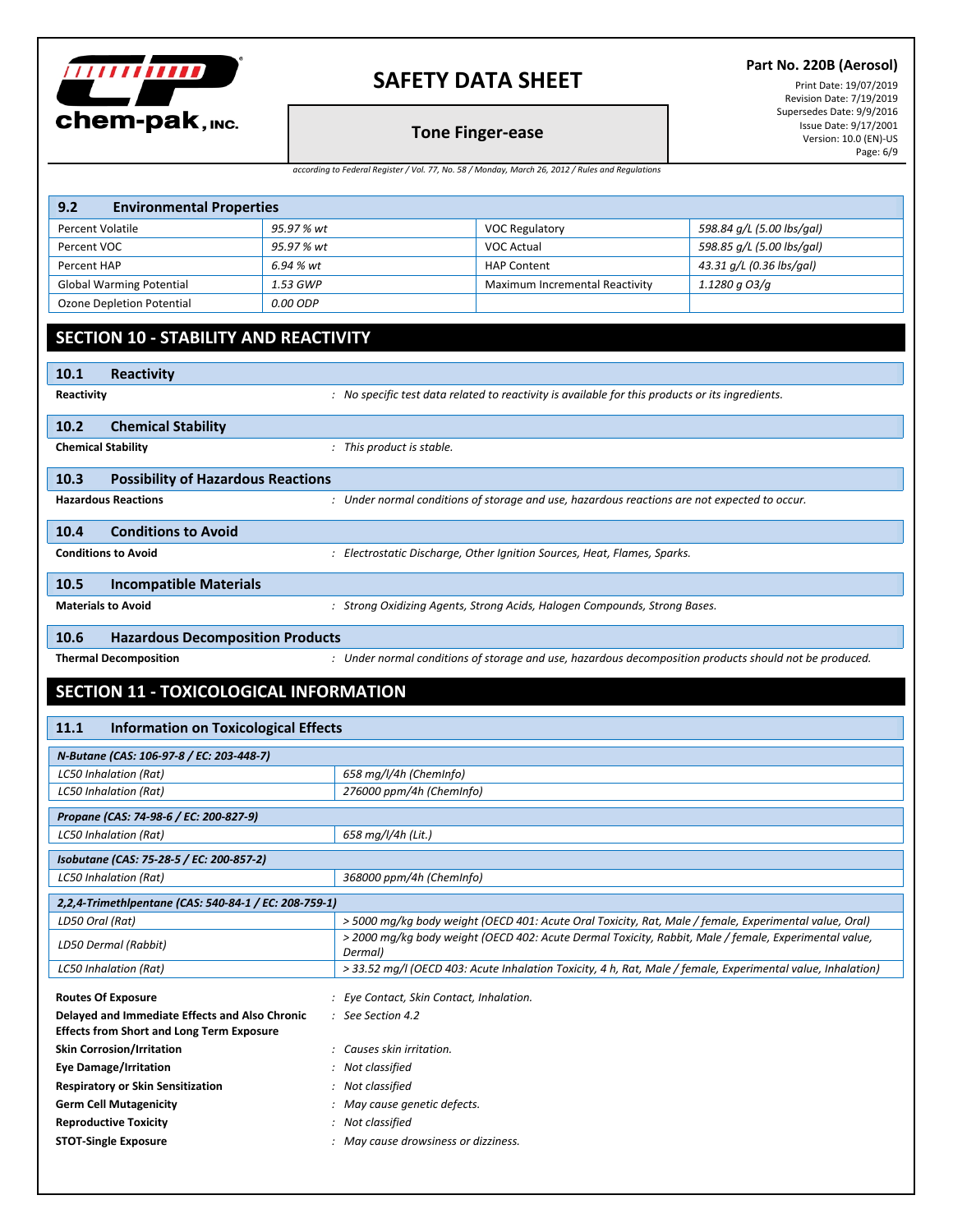

## **Tone Finger-ease**

**Part No. 220B (Aerosol)**

Print Date: 19/07/2019 Revision Date: 7/19/2019 Supersedes Date: 9/9/2016 Issue Date: 9/17/2001 Version: 10.0 (EN)-US Page: 7/9

*according to Federal Register / Vol. 77, No. 58 / Monday, March 26, 2012 / Rules and Regulations*

**STOT-Repeated Exposure** *: Not classified*

- **Aspiration Hazard** *: May be fatal if swallowed and enters airways.*
- **Vaporizer** *: Aerosol*

Carcinogen Data **State Agencies** of the ingredients in the product are listed with OSHA, IARC, NTP or ACGIH as being a suspected or *known carcinogen in a concentration greater than 0.1% by weight.*

# **SECTION 12 - ECOLOGICAL INFORMATION**

| <b>Ecotoxicity and Ecological Properties</b><br>12.1             |                                                                                                                                  |  |  |  |  |
|------------------------------------------------------------------|----------------------------------------------------------------------------------------------------------------------------------|--|--|--|--|
| n-Butane (106-97-8)                                              |                                                                                                                                  |  |  |  |  |
| Persistence and Degradibility<br>Readily biodegradable in water. |                                                                                                                                  |  |  |  |  |
| <b>Bioconcentration Factor</b>                                   | 33.52                                                                                                                            |  |  |  |  |
| Log Pow                                                          | 2.89                                                                                                                             |  |  |  |  |
| <b>Bioacculative Potential</b>                                   | Low potential for bioaccumulation (Log Kow < 4).                                                                                 |  |  |  |  |
| Log Koc                                                          | 1.641                                                                                                                            |  |  |  |  |
| Propane (74-98-6)                                                |                                                                                                                                  |  |  |  |  |
| Persistence and Degradibility                                    | Readily biodegradable in water. Not applicable (gas). Photodegradation in the air.                                               |  |  |  |  |
| <b>BCF Fish</b>                                                  | $9 - 25$ (BCF)                                                                                                                   |  |  |  |  |
| Log Pow                                                          | 2.28 (Calculated)                                                                                                                |  |  |  |  |
| <b>Bioacculative Potential</b>                                   | Low potential for bioaccumulation (Log Kow < 4).                                                                                 |  |  |  |  |
| <b>Isobutane</b> (75-28-5)                                       |                                                                                                                                  |  |  |  |  |
| Persistence and Degradibility                                    | Readily biodegradable in water. Biodegradable in the soil. Not applicable (qas).                                                 |  |  |  |  |
| <b>BCF Fish</b>                                                  | 26.62                                                                                                                            |  |  |  |  |
| Log Pow                                                          | 2.76                                                                                                                             |  |  |  |  |
| <b>Bioacculative Potential</b>                                   | Low potential for bioaccumulation (BCF < 500).                                                                                   |  |  |  |  |
| Log Koc                                                          | 1.545                                                                                                                            |  |  |  |  |
| Light Alkylate Naphtha Distillate (64741-66-8)                   |                                                                                                                                  |  |  |  |  |
| Log Pow                                                          | 3.11                                                                                                                             |  |  |  |  |
| 2,2,4-Trimethlpentane (540-84-1)                                 |                                                                                                                                  |  |  |  |  |
| LC50 Fish                                                        | 18.4 mg/l (OECD 203: Fish, Acute Toxicity Test, 96 h, Oncorhynchus mykiss, Semi-static system, Fresh water,<br>Read-across, GLP) |  |  |  |  |
| EC50 Daphnia                                                     | 0.4 mg/l (Other, 48 h, Daphnia magna, Static system, Fresh water, Read-across, Locomotor effect)                                 |  |  |  |  |
| Persistence and Degradibility                                    | Non degradable in the soil. Not readily biodegradable in water.                                                                  |  |  |  |  |
| <b>Theoretical Oxygen Demand</b>                                 | 3.5 $qO2/q$ substance                                                                                                            |  |  |  |  |
| <b>BCF Fish</b>                                                  | 231 (BCFBAF v3.00, Pisces, Calculated value)                                                                                     |  |  |  |  |
| Log Pow                                                          | 4.08 - 5.18 (Calculated, KOWWIN)                                                                                                 |  |  |  |  |
| <b>Bioacculative Potential</b>                                   | High potential for bioaccumulation (Log Kow > 5).                                                                                |  |  |  |  |
| 2.38 (log Koc, SRC PCKOCWIN v2.0, Calculated value)<br>Log Koc   |                                                                                                                                  |  |  |  |  |

# **SECTION 13 - DISPOSAL CONSIDERATIONS**

| <b>Waste Treatment Methods</b><br><b>13.1</b> |                                                                                                                                                                                                                                                                                                                                                                                                                      |
|-----------------------------------------------|----------------------------------------------------------------------------------------------------------------------------------------------------------------------------------------------------------------------------------------------------------------------------------------------------------------------------------------------------------------------------------------------------------------------|
| <b>Waste Disposal</b>                         | : Characteristics and waste stream classification can change with product use and location. It is the<br>responsibility of the user to determine the proper storage, transportation, treatment, and/or disposal<br>methodologies for spent materials and residues at the time of disposition. All waste must be disposed of in<br>compliance with the respective national, federal, state, and/or local regulations. |
| <b>Waste Disposal Of Packaging</b>            | : In the United States, an aerosol container that does not contain a significant amount of liquid would meet<br>the definition of scrap metal (40 CFR 261.1(c)(6)), and would be exempt from RCRA regulation under 40 CFR<br>$261.6(a)(3)(iv)$ if it is to be recycled. If containers are to be disposed of (not recycled) it must be managed<br>under all applicable RCRA and state regulations.                    |
| <b>Landfill Precautions</b>                   | : Not Available.                                                                                                                                                                                                                                                                                                                                                                                                     |
| <b>Incineration Precautions</b>               | $:$ ** DO NOT INCINERATE ** CONTENTS UNDER PRESSURE **.                                                                                                                                                                                                                                                                                                                                                              |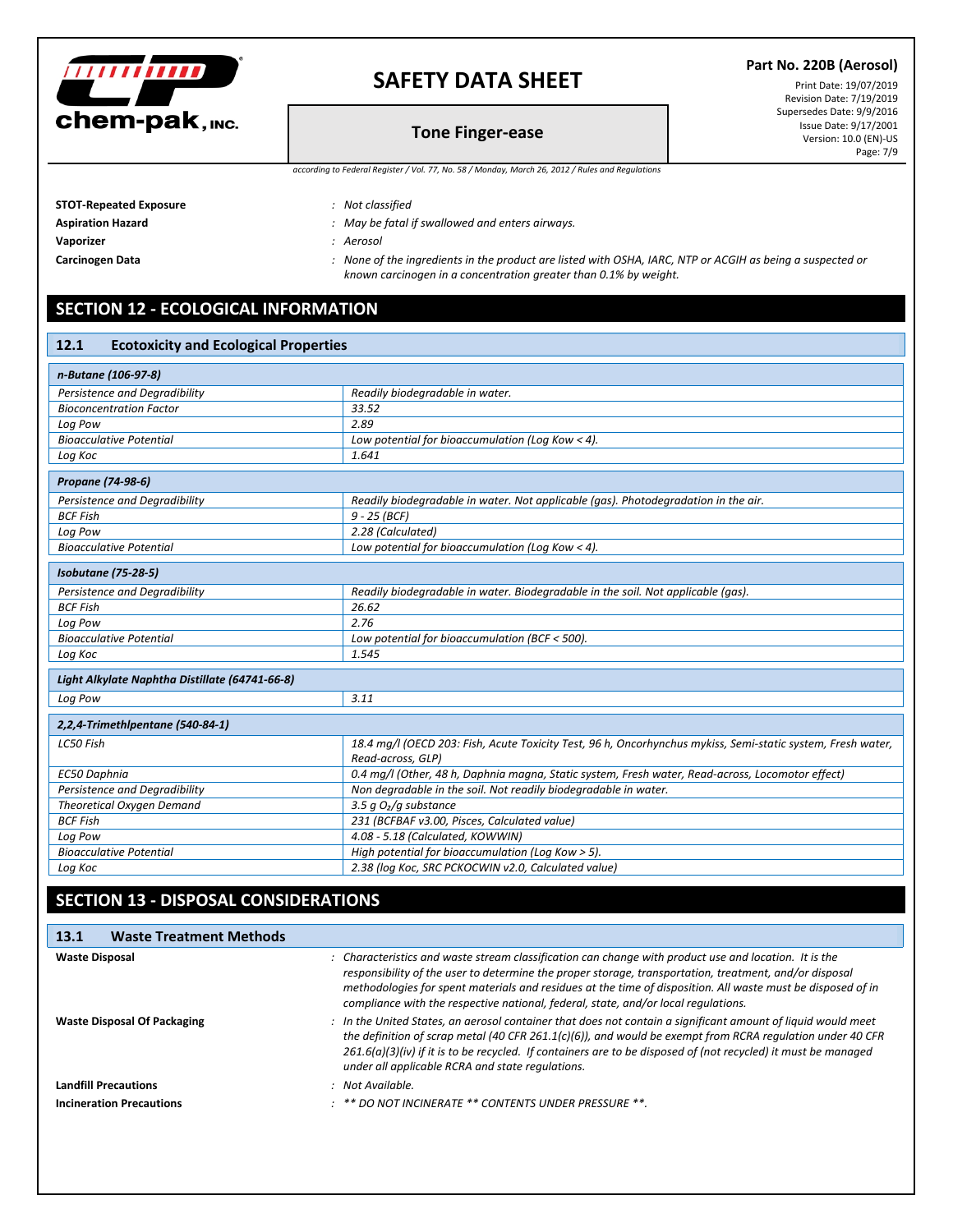

## **Part No. 220B (Aerosol)**

**Tone Finger-ease**

Print Date: 19/07/2019 Revision Date: 7/19/2019 Supersedes Date: 9/9/2016 Issue Date: 9/17/2001 Version: 10.0 (EN)-US Page: 8/9

*according to Federal Register / Vol. 77, No. 58 / Monday, March 26, 2012 / Rules and Regulations*

| 14.1                                                                                                                                                                           | <b>UN Number</b>                           | <b>DOT (USA)</b>                      | <b>IATA (AIR)</b>                                                                                                                                                                                                                                                                                                                   | <b>IMDG (OCEAN)</b>                                        |  |  |
|--------------------------------------------------------------------------------------------------------------------------------------------------------------------------------|--------------------------------------------|---------------------------------------|-------------------------------------------------------------------------------------------------------------------------------------------------------------------------------------------------------------------------------------------------------------------------------------------------------------------------------------|------------------------------------------------------------|--|--|
| <b>UN Number</b>                                                                                                                                                               |                                            | <b>UN1950</b><br>$\cdot$              | <b>UN1950</b>                                                                                                                                                                                                                                                                                                                       | UN1950                                                     |  |  |
|                                                                                                                                                                                |                                            |                                       |                                                                                                                                                                                                                                                                                                                                     |                                                            |  |  |
| 14.2                                                                                                                                                                           | <b>UN Proper Shipping Name</b>             | DOT (USA)                             | <b>IATA (AIR)</b>                                                                                                                                                                                                                                                                                                                   | <b>IMDG (OCEAN)</b>                                        |  |  |
|                                                                                                                                                                                | <b>UN Proper Shipping Name</b>             | Aerosols, Limited Quantity<br>$\cdot$ | Aerosols, Flammable, Limited<br>Quantity                                                                                                                                                                                                                                                                                            | Aerosols, Limited Quantity                                 |  |  |
| 14.3                                                                                                                                                                           | <b>Transport Hazard Class(es)</b>          | <b>DOT (USA)</b>                      | <b>IATA (AIR)</b>                                                                                                                                                                                                                                                                                                                   | <b>IMDG (OCEAN)</b>                                        |  |  |
|                                                                                                                                                                                | <b>Transport Hazard Class(es)</b>          | 2.1                                   | 2.1                                                                                                                                                                                                                                                                                                                                 | 2.1                                                        |  |  |
| Labels                                                                                                                                                                         |                                            | <b>None</b>                           | 2.1 - Flammable gas                                                                                                                                                                                                                                                                                                                 | None                                                       |  |  |
|                                                                                                                                                                                | <b>Limited Quantity</b>                    | Yes                                   | Yes                                                                                                                                                                                                                                                                                                                                 | Yes                                                        |  |  |
|                                                                                                                                                                                |                                            |                                       |                                                                                                                                                                                                                                                                                                                                     |                                                            |  |  |
| <b>EmS Code</b>                                                                                                                                                                |                                            | <b>Not Applicable</b>                 | <b>Not Applicable</b>                                                                                                                                                                                                                                                                                                               | $F-D, S-U$                                                 |  |  |
| 14.4                                                                                                                                                                           | <b>Packing Group</b>                       | <b>DOT (USA)</b>                      | <b>IATA (AIR)</b>                                                                                                                                                                                                                                                                                                                   | <b>IMDG (OCEAN)</b>                                        |  |  |
| <b>Packing Group</b>                                                                                                                                                           |                                            | $\cdot$<br>None                       | None                                                                                                                                                                                                                                                                                                                                | None                                                       |  |  |
| 14.5                                                                                                                                                                           | <b>Environmental Hazards</b>               | DOT (USA)                             | <b>IATA (AIR)</b>                                                                                                                                                                                                                                                                                                                   | <b>IMDG (OCEAN)</b>                                        |  |  |
|                                                                                                                                                                                | <b>Marine Pollutant</b>                    | $\mathcal{L}$<br>No                   | No                                                                                                                                                                                                                                                                                                                                  | No                                                         |  |  |
| 14.6                                                                                                                                                                           | <b>Special Precautions</b>                 |                                       |                                                                                                                                                                                                                                                                                                                                     |                                                            |  |  |
| <b>Precautions</b>                                                                                                                                                             |                                            | : None Identified                     |                                                                                                                                                                                                                                                                                                                                     |                                                            |  |  |
| 14.7                                                                                                                                                                           | <b>Transport in Bulk</b>                   |                                       |                                                                                                                                                                                                                                                                                                                                     |                                                            |  |  |
| <b>Remarks</b>                                                                                                                                                                 |                                            |                                       | : Not applicable for product as supplied                                                                                                                                                                                                                                                                                            |                                                            |  |  |
|                                                                                                                                                                                | <b>SECTION 15 - REGULATORY INFORMATION</b> |                                       |                                                                                                                                                                                                                                                                                                                                     |                                                            |  |  |
| 15.1                                                                                                                                                                           | <b>Federal Regulations</b>                 |                                       |                                                                                                                                                                                                                                                                                                                                     |                                                            |  |  |
|                                                                                                                                                                                | <b>SARA Section 313</b>                    |                                       | : This product or mixture is not known to contain a toxic chemical or chemicals in excess of the applicable de<br>minimis concentration as specified in 40 CFR $\S 372.38(a)$ subject to the reporting requirements of section 313<br>of Title III of the Superfund Amendments and Reauthorization Act of 1986 and 40 CFR Part 372. |                                                            |  |  |
|                                                                                                                                                                                | <b>TSCA Section 12(b)</b>                  |                                       | : This product or mixture is not known to contain a chemical or chemicals subject to the export notification<br>requirements of section 12(b) of the Toxic Substances Control Act (TSCA) and 40 CFR Part 707, subpart D                                                                                                             |                                                            |  |  |
|                                                                                                                                                                                | <b>CERCLA Reportable Quantity</b>          | (CERCLA)                              | : This product or mixture is not known to contain a chemical or chemicals subject to the release reporting<br>requiements of section 102 of the Comprehensive Environmental Response, Compensation, and Liability Act                                                                                                               |                                                            |  |  |
| 15.2                                                                                                                                                                           | <b>State Regulations</b>                   |                                       |                                                                                                                                                                                                                                                                                                                                     |                                                            |  |  |
| <b>California Proposition 65</b><br>: This product does not contain any substances known to the state of California to cause cancer, developmental<br>and/or reproductive harm |                                            |                                       |                                                                                                                                                                                                                                                                                                                                     |                                                            |  |  |
|                                                                                                                                                                                | <b>State Right-to-Know Lists</b>           |                                       | : The following chemical(s) appear on one or more state RTK (Right to Know) lists as indicated                                                                                                                                                                                                                                      |                                                            |  |  |
|                                                                                                                                                                                |                                            | n-Butane (106-97-8)                   |                                                                                                                                                                                                                                                                                                                                     | U.S. - New Jersey - Right to Know Hazardous Substance List |  |  |